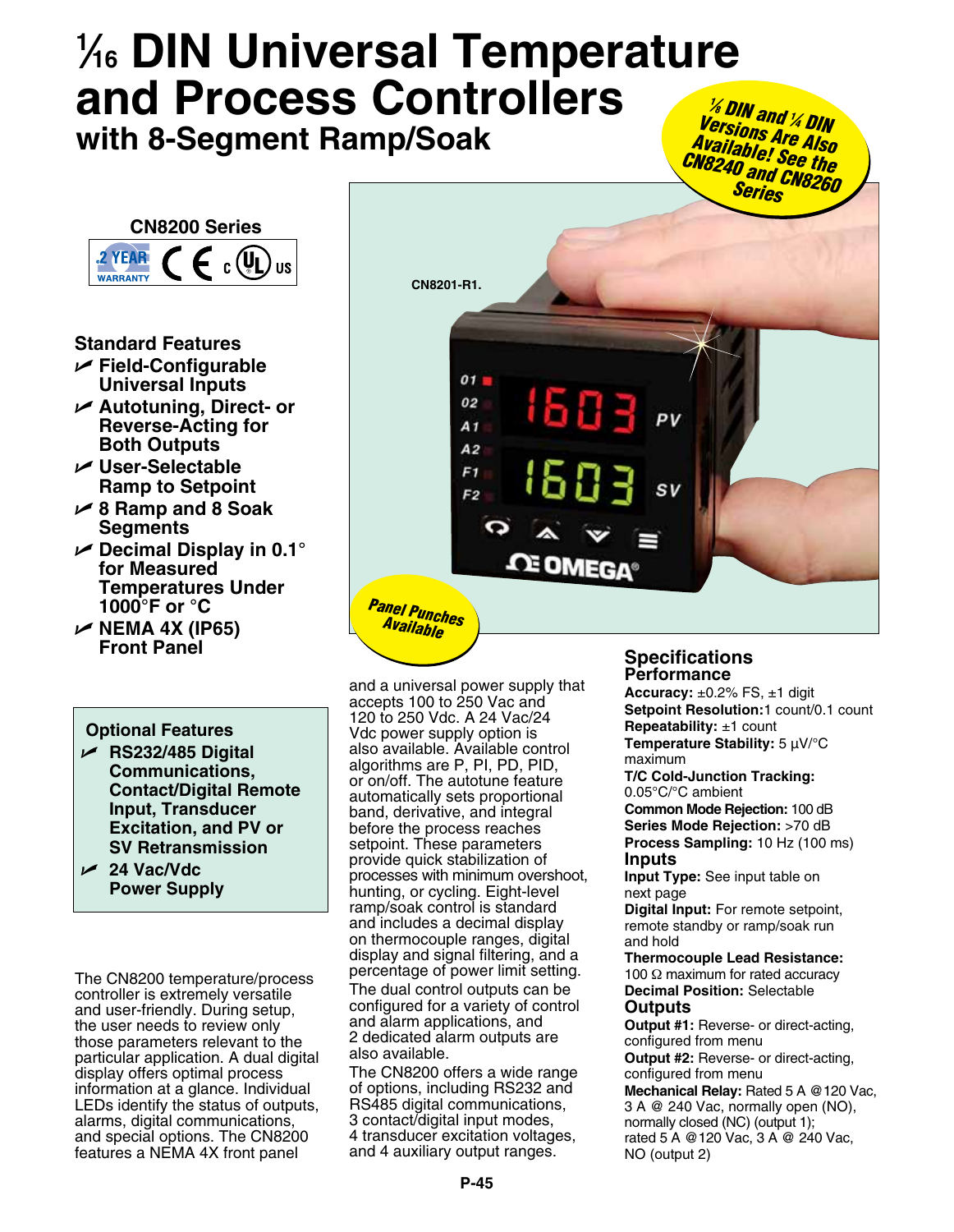**Current:** 4 to 20 mA, 500 Ω maximum (suffix F1, F2); 4 to 20 mA, 1000 Ω maximum (suffix FH1, FH2) **Voltage:** 20 Vdc pulse

#### **Solid State Relay:**

SSR, 120/240 Vac, zero voltage switched, rated 1 A continuous, 10 A surge @ 25°C (77°F) **Alarms:** Mechanical relay rated 5 A @ 120 Vac, 3 A @ 240 Vac, NO; optically isolated SSR rated 1 A, 120/240 Vac @ 25°C (77°C); DC alarms, 24 Vdc **Transducer Power Supply:** 5, 10, 12, 15 Vdc ±10%

## **Control Characteristics**

**Setpoint Limits:** Limited to configured range for thermocouple and RTD; limited to scaled range **Alarms:** Adjustable for high/low; selectable process or deviation **Rate (Derivative):** 0 to 2400 seconds **Reset (Integral):** 0 to 9600 seconds **Cycle Time:** 0.2 to 120 seconds **Proportional Band:** 1 to span of sensor **Deadband:** Negative span to positive span of sensor **Hysteresis:** 1 to span of sensor **Autotune Damping:** Adjustable (low, normal, or high) **Ramp to Setpoint:** 1 to 9999 minutes **Autotune:** Operator-initiated from front panel **Manual Control:** Operator-initiated from front panel **General**

**Power:** 100 to 250V, 50/60 Hz (single-phase); 120 to 250 Vdc, 24 Vac/24 Vdc (optional) **Display:** Dual LED—4-digit, orange: process display; green: menu/ parameter display; 9.2 mm (0.36") **Power Consumption:** Less than 6 VA (instrument) @ 120 Vac **Weight:** 226 g (8 oz) Panel Cutout: 45 mm (1.771") square **Dimensions:**  53.3 H x 53.3 W x 8.21 mm D (2.1 x 2.1 x 0.72") bezel **Depth Behind Panel:** 100 mm (3.937") **Front-Panel Rating:** NEMA 4X (IP65) **Operating Ambient Range:** 0 to 55°C (32 to 131°F) @ 90% RH maximum, non-condensing **Memory Protection:** Solid state non-volatile memory **Connections:** Screw terminals **Contacts:** Twin bifurcated **Ramp/Soak Programming Intervals:** 8 **Loops:** 0 to 99 **Ramp Time:** 0 to 9999 minutes

**Soak Time:** 0 to 9999 minutes

**Events/Alarms:** 1 to 8 **Ramp Setpoint:** 1 to 9999 minutes **CN8-SW (Optional Software): Minimum Hardware and Software Requirements:** IBM PC or 100% compatible, Windows 95/98/NT; RS485 interface or RS232 to RS485 converter

**Software Compatibility:** CN8200 Series controllers **Software Capability:** Supports up to 254 CN8200 Series controllers



**SM** *OMEGACARESM extended warranty program is available for models shown on this page. Ask your sales representative for full details when placing an order. OMEGACARESM covers parts, labor and equivalent loaners.*



**shown actual size.**

#### **Input and Range Table for Universal Input Controller**

| <b>Input Type</b>                                    | Range                                                |
|------------------------------------------------------|------------------------------------------------------|
| J<br>Iron-Constantan                                 | -200 to 760 $^{\circ}$ C (-328 to 1400 $^{\circ}$ F) |
| CHROMEGA®-ALOMEGA®                                   | -270 to 1354°C (-454 to 2469°F)                      |
| T<br>Copper-Constantan                               | -270 to 400 $^{\circ}$ C (-454 to 752 $^{\circ}$ F)  |
| $\mathbb N$<br>OMEGALLOY <sup>®</sup>                | -268 to 1300°C (-450 to 2372°F)                      |
| R<br>Pt/13%Rh-Pt                                     | -50 to 1768°C (-58 to 3214°F)                        |
| S<br>Pt/10%Rh-Pt                                     | -50 to 1768°C (-58 to 3214°F)                        |
| $\mathbb B$<br>Pt/30%Rh-Pt/6%Rh                      | 0 to 1820°C (32 to 3308°F)                           |
| C<br>W/5%Re-W/26%Re                                  | 0 to 2315°C (32 to 4199°F)                           |
| F<br>CHROMEGA <sup>®</sup> -Constantan               | -150 to 1000°C (-238 to 1832°F)                      |
| NNM 18% molybdenum vs<br>nickel -06% cobalt          | 0 to 1410°C (32 to 2570°F)                           |
| Platinel II                                          | -100 to 1232°C (-148 to 2250°F)                      |
| $\mathbb{R}$ T $\mathbb{D}$ (3-wire) 100 $\Omega$ Pt | -200 to 850 $^{\circ}$ C (-328 to 1562 $^{\circ}$ F) |
| $\mathbb{R}$ TD (3-wire) 100 $\Omega$ Pt             | -199.9 to 375.0°C (-199.9 to 707.0°F)                |
| 0 to 1V                                              | Scalable (-1999 to 9999) selectable                  |
| 1 to $5V$                                            | Scalable (-1999 to 9999) selectable                  |
| $0$ to $5V$                                          | Scalable (-1999 to 9999) selectable                  |
| 0 to 10V                                             | Scalable (-1999 to 9999) selectable                  |
| 10 to 50 mV                                          | Scalable (-1999 to 9999) selectable                  |
| 0 to 50 mV                                           | Scalable (-1999 to 9999) selectable                  |
| 0 to 10 $mV$                                         | Scalable (-1999 to 9999) selectable                  |
| 0 to 100 mV                                          | Scalable (-1999 to 9999) selectable                  |
| 4 to 20 mA                                           | Scalable (-1999 to 9999) selectable                  |
| 0 to 20 mA                                           | Scalable (-1999 to 9999) selectable                  |
|                                                      |                                                      |